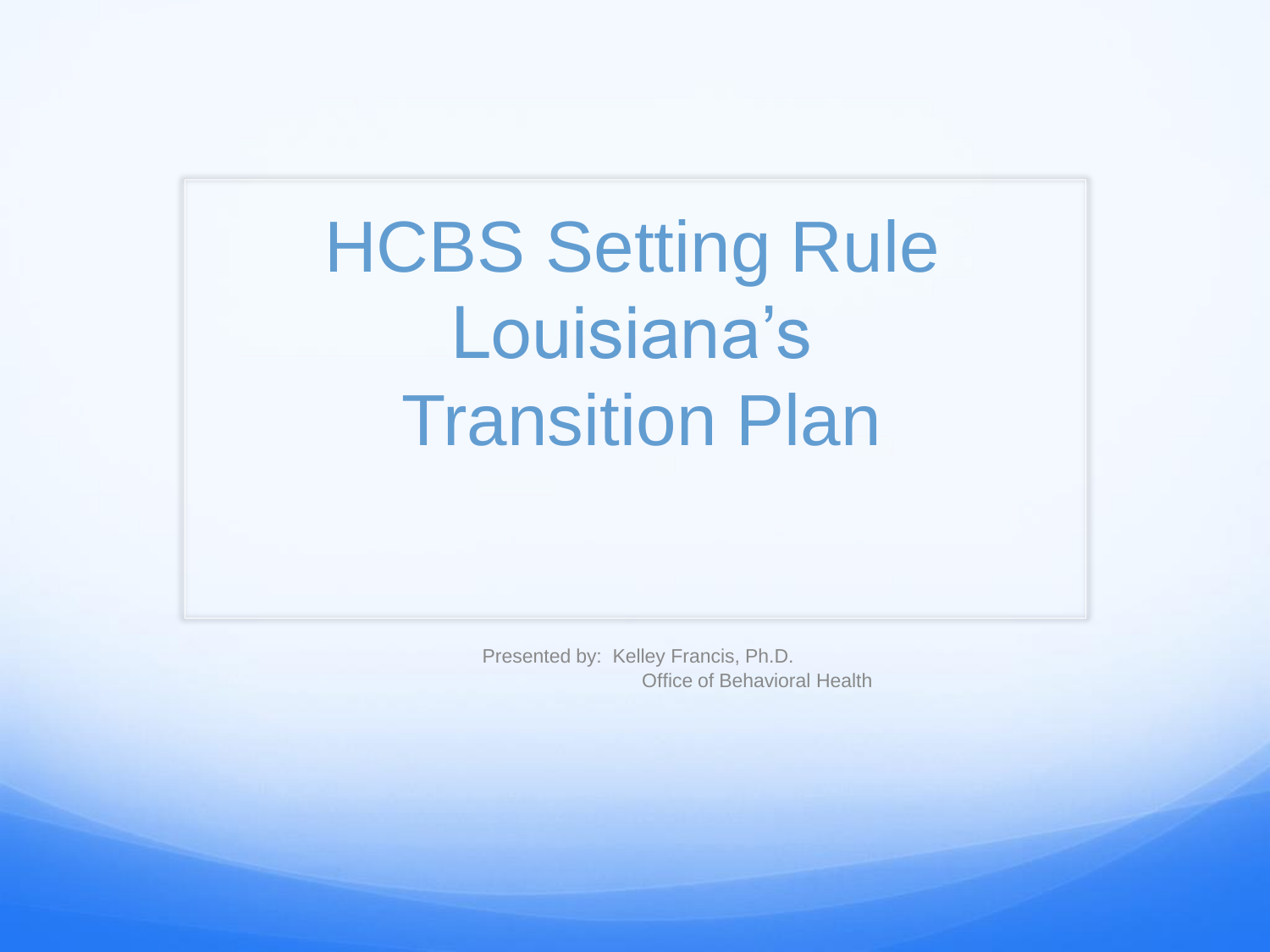- The Centers for Medicare & Medicaid Services (CMS) has issued regulations that define the settings in which it is permissible for states to pay for Medicaid home and community-based services (HCBS).
- The purpose of these regulations is to ensure that individuals receive Medicaid HCBS in settings that are integrated in and support full access to the greater community. This includes opportunities to seek employment and work in competitive and integrated settings, engage in community life, control personal resources, and receive services in the community, to the same degree as individuals who do not receive HCBS.
- The regulations also aim to ensure that individuals have free choice of where they live and who provides services to them, as well as ensuring that individual rights are not restricted.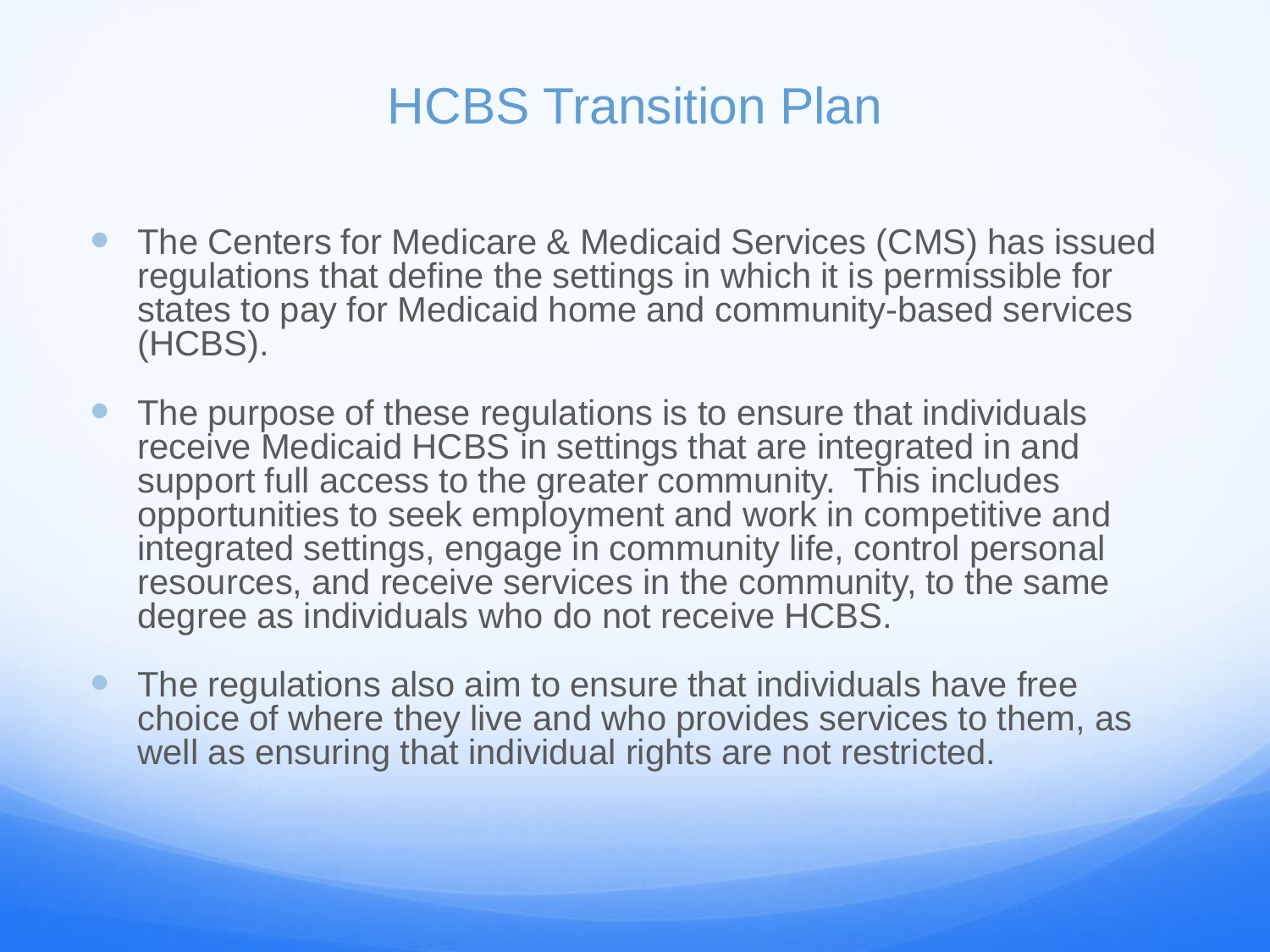The new home and communitybased setting regulations can be found at 42 CFR Section 441.301(c)(4)(5) and Section 441.710(a)(1)(2).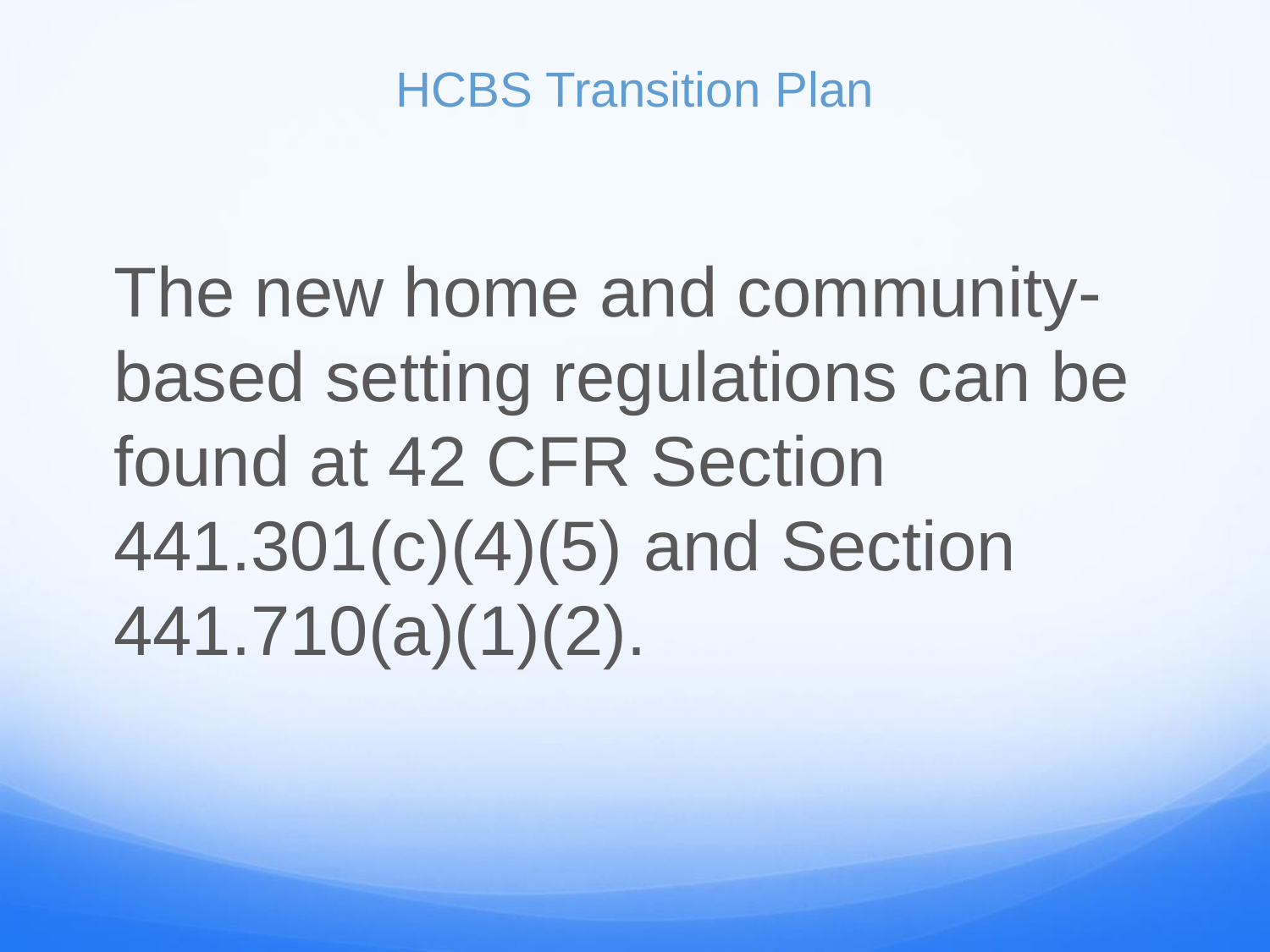#### **WHAT DOES THE RULE DO?**

- The rule sets expectations for settings in which HCBS can be provided. The rule requires that the settings:
- Be selected by the individual from options that include nondisability specific settings and options for private units. Individuals must also have choice regarding the services they receive and by whom the services are provided.
- Ensures the individual right of privacy, dignity and respect, and freedom from coercion and restraint.
- Optimizes independence and autonomy in making life choices without regimenting such things as daily activities, physical environment, and with whom they interact.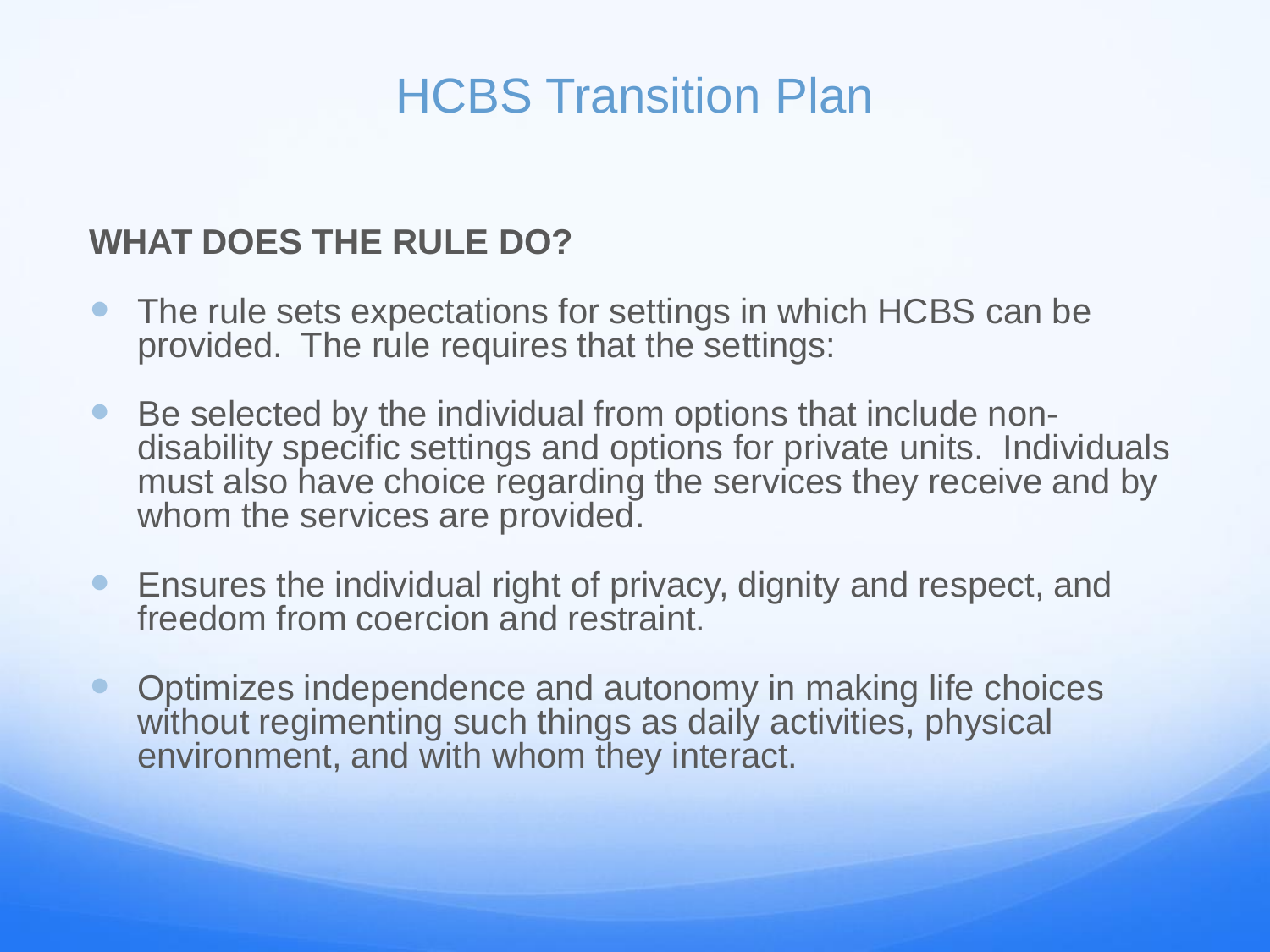When a setting is owned or controlled by a service provider, additional requirements must be met:

- At a minimum, the individual has the same responsibilities and protections from eviction that tenants have under state or local landlord/tenant laws; or when such laws do no apply, a lease, or other written residency agreement must be in place for each HCBS participant to provide protections that address eviction processes and appeals comparable to the applicable landlord/tenant laws.
- Each individual has privacy in their sleeping or living unit. This includes having entrance doors which can be locked by the individual with only appropriate staff having keys; individuals having a choice of roommates in shared living arrangements; and having the freedom to furnish and decorate their own sleeping or living areas.
- Individuals have the freedom and support to control their own schedules and activities, including having access to food at any time, and having visitors of their choosing at any time.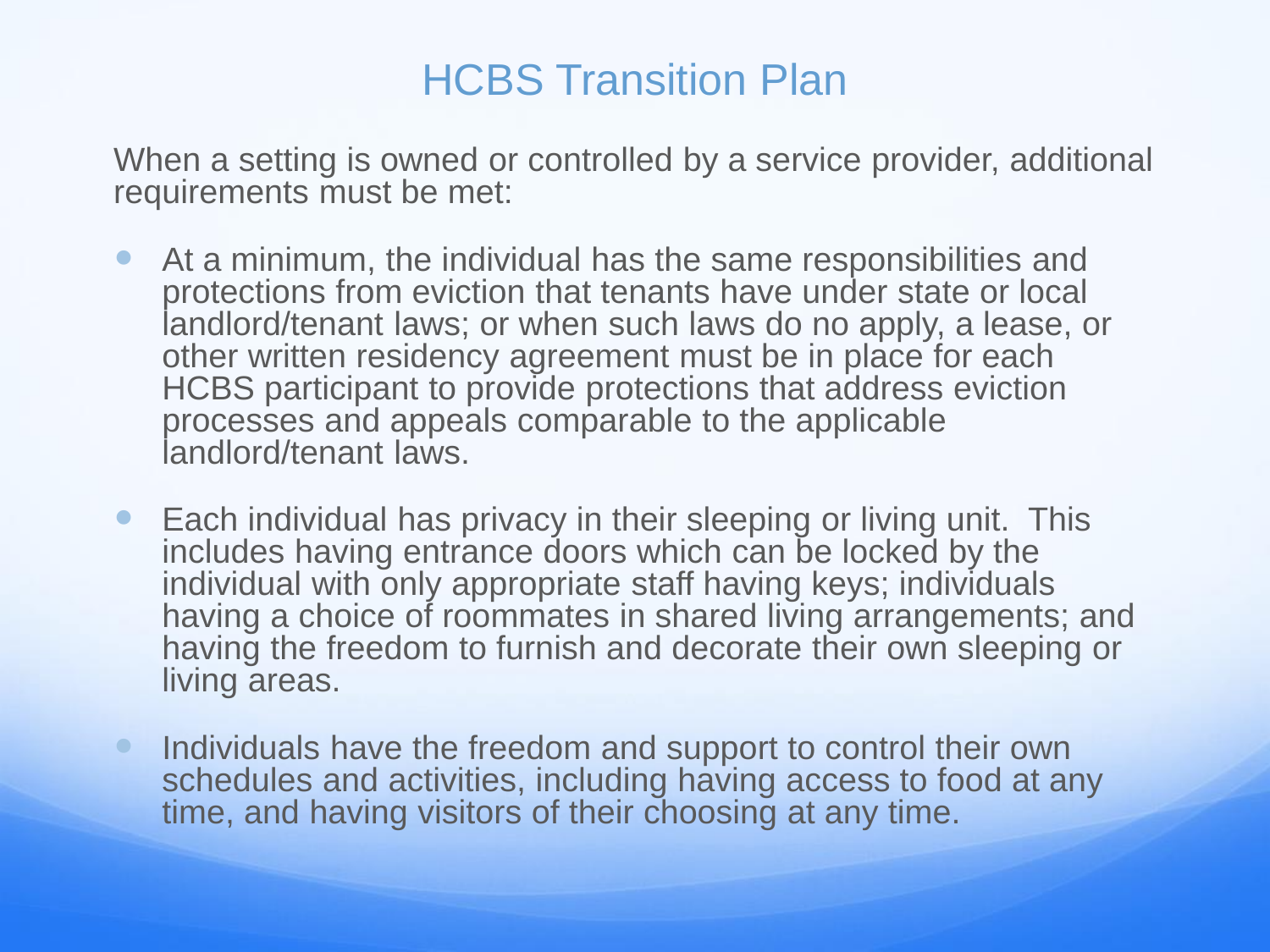• These requirements may only be modified when an individual has a specific assessed need that justifies deviation from a requirement. In such cases, the need must be supported in the person-centered service plan.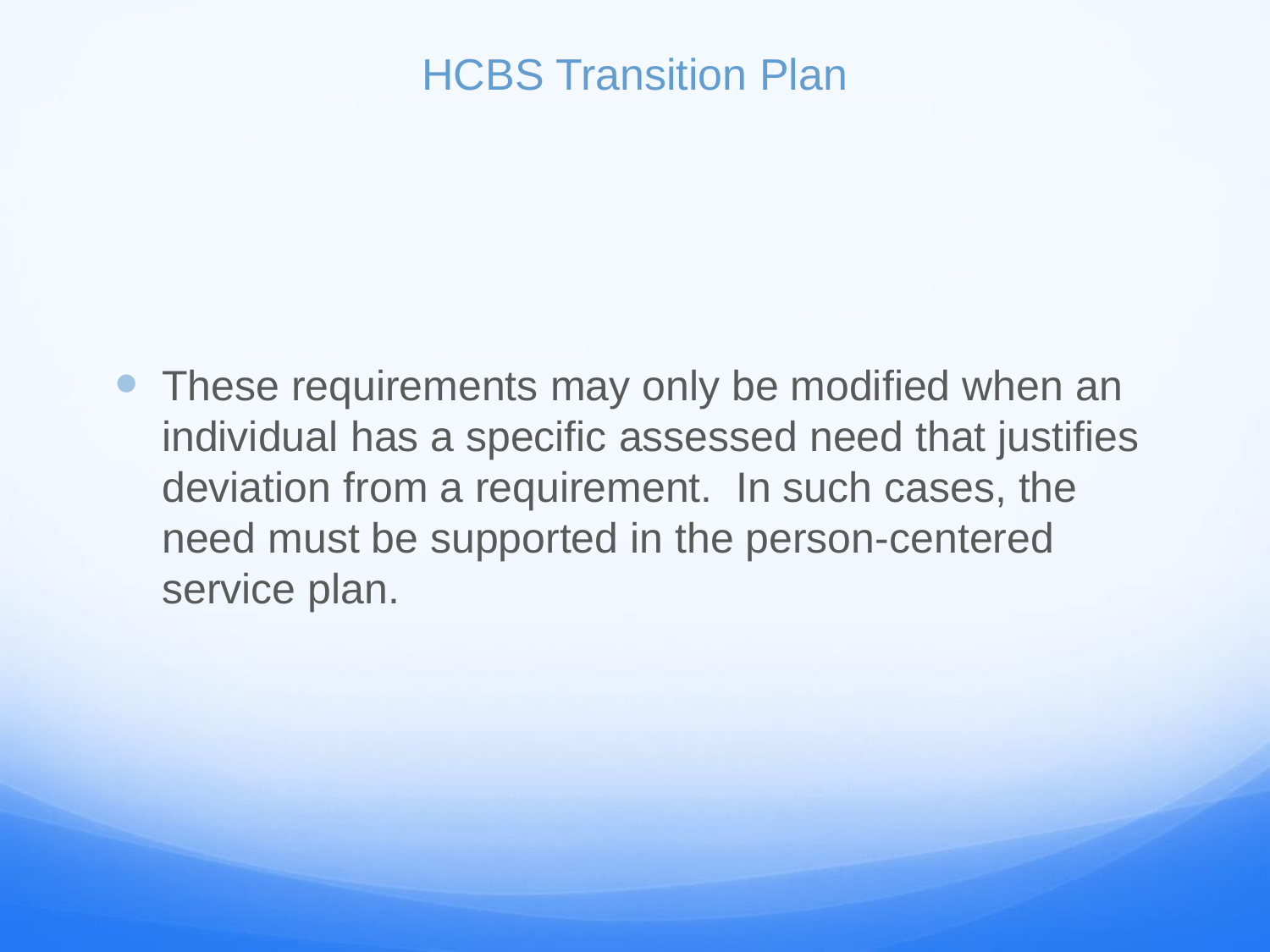- In addition, the rule also specifies certain settings in which HCBS cannot be provided. This includes settings that have always been statutorily excluded such as hospitals, nursing facilities, intermediate care facilities for the developmentally disabled (ICF/DD), and institutions for mental disease (IMD). However, the rules also goes a step further and describes settings that are presumed to have the qualities of an institution:
	- "*Any setting that is located in a building that is also a publicly or privately operated facility that provides inpatient institutional treatment, or in a building on the grounds of, or immediately adjacent to, a public institution, or any other setting that has the effect of isolating individuals receiving Medicaid HCBS from the broader community of individuals not receiving Medicaid HCBS."*
- Any settings that fit this description are presumed to be institutional in nature and HCBS cannot be allowed in the setting unless the state can demonstrate to CMS that the setting does not have the qualities of an institution. Based on information submitted by the state and input from the public, CMS will determine whether or not a setting meets the qualities for being HCBS.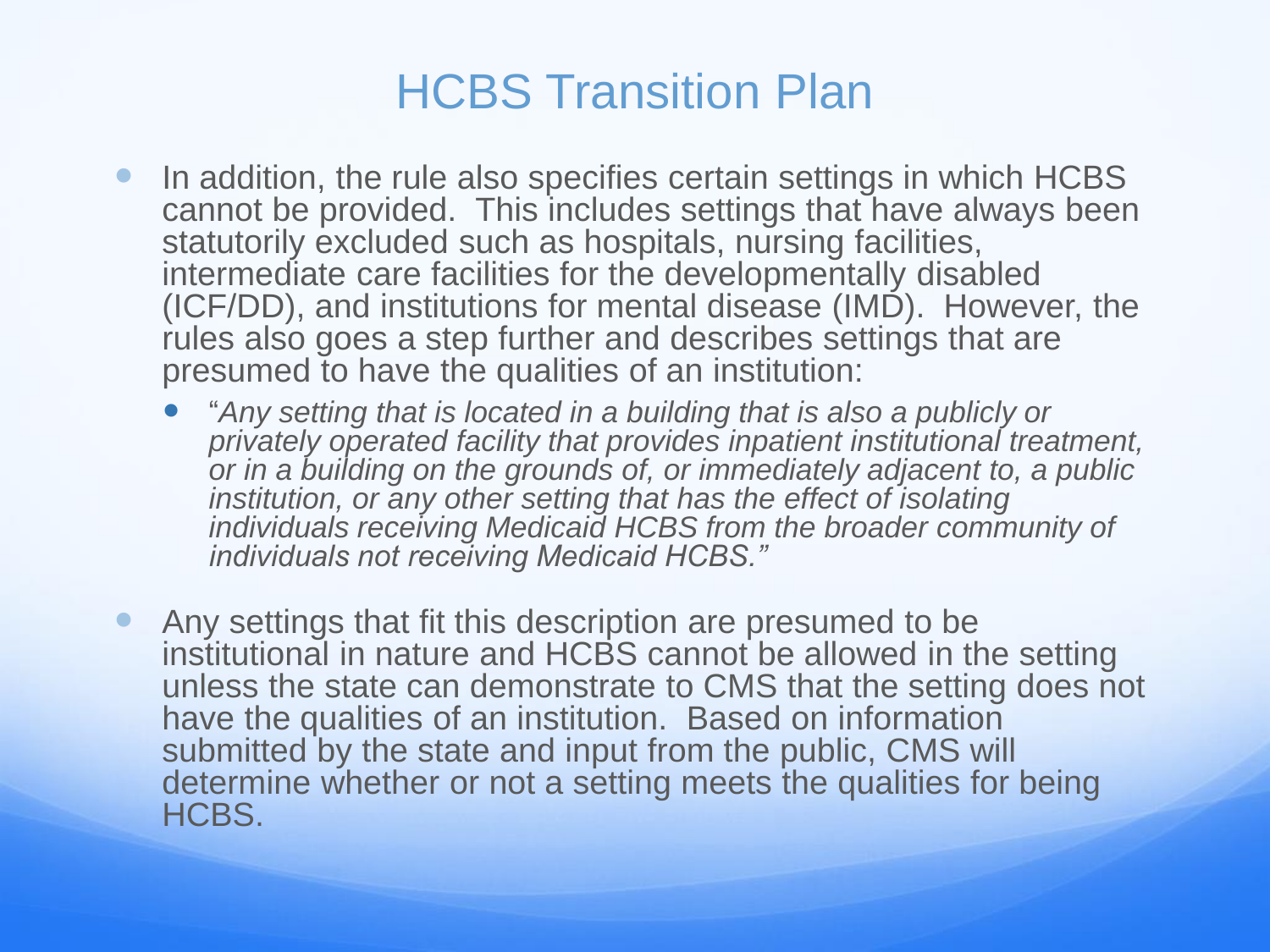#### **LOUISIANA'S APPROACH TO TRANSITION**

- The Office of Behavioral Health will partner with Medicaid members, providers, advocates, and other stakeholders throughout this process to provide input into the process and to assure that providers have access to needed information to assist with transition activities. The final outcome will be that Medicaid members will be served in a way that will enable them to live and thrive in truly integrated community settings.
- The Office of Behavioral Health will strive to make this ongoing transition plan process transparent to the public, including members served through HCBS. We will include information on our webpage that will become the central hub for information on the transition to fully compliant HCBS settings. This will potentially include stakeholder communication, changes to the transition plan as it is revised, and remediation status.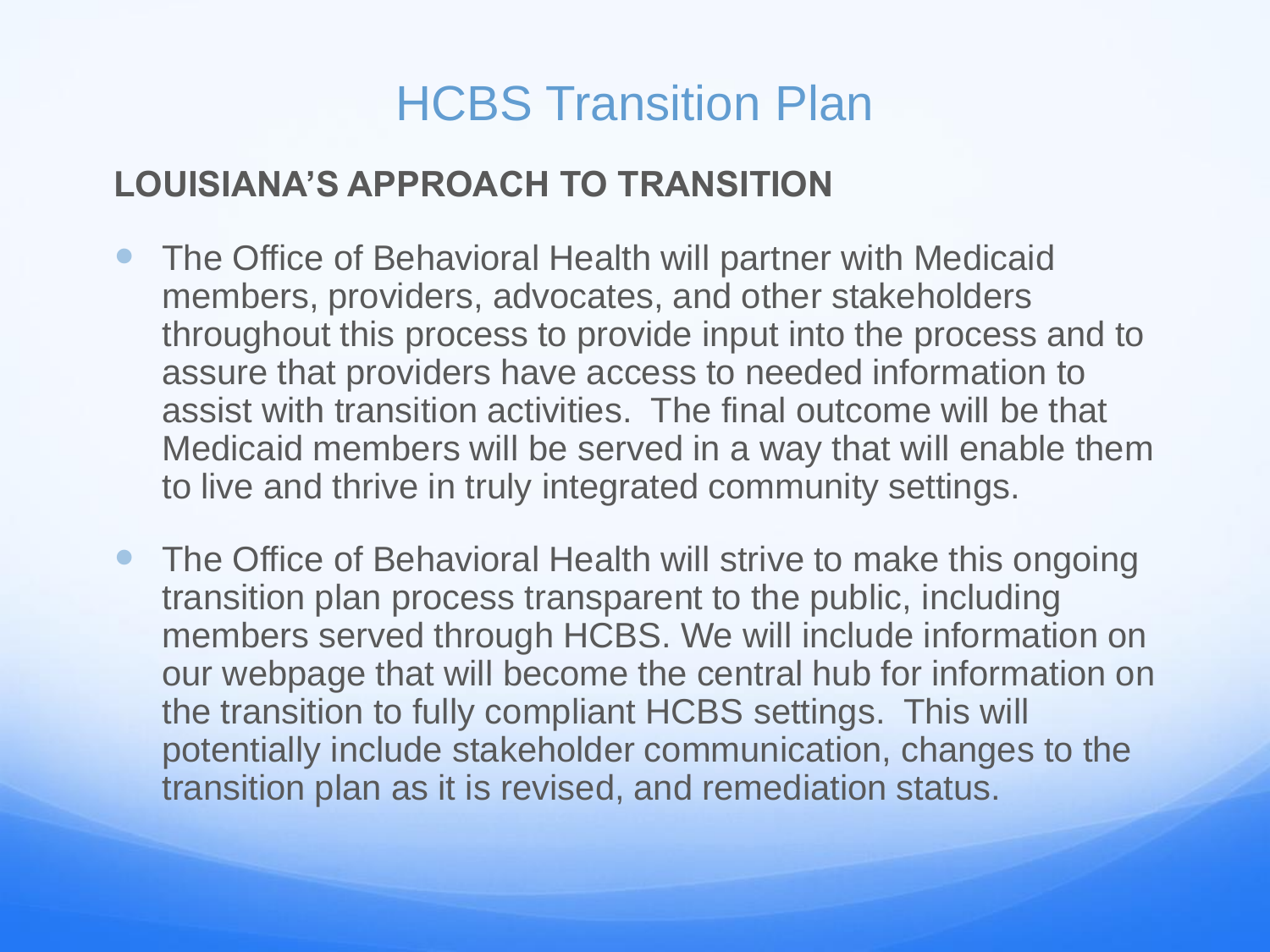#### **HCBS Settings Analysis**

#### SETTINGS PRESUMED TO BE FULLY COMPLIANT WITH HCBS **CHARACTERISTICS**

- Member owns the housing or leases housing, which is not provider owned or controlled
- Member resides in housing, which is owned or leased by a family member
- Therapeutic Foster Care
- CSoC Services including Parent Support and Training, Youth Support and Training, Independent Living/Skills Building, and Short-Term Respite Care services
- **1915i Services including Community Psychiatric Support and Treatment,** Psychosocial Rehabilitation, and Crisis Intervention.
- **\*Provisional services, such as Crisis Stabilization, are presumed to be** fully compliant since the service is short-term in nature and meant to divert the member from institutional levels of care.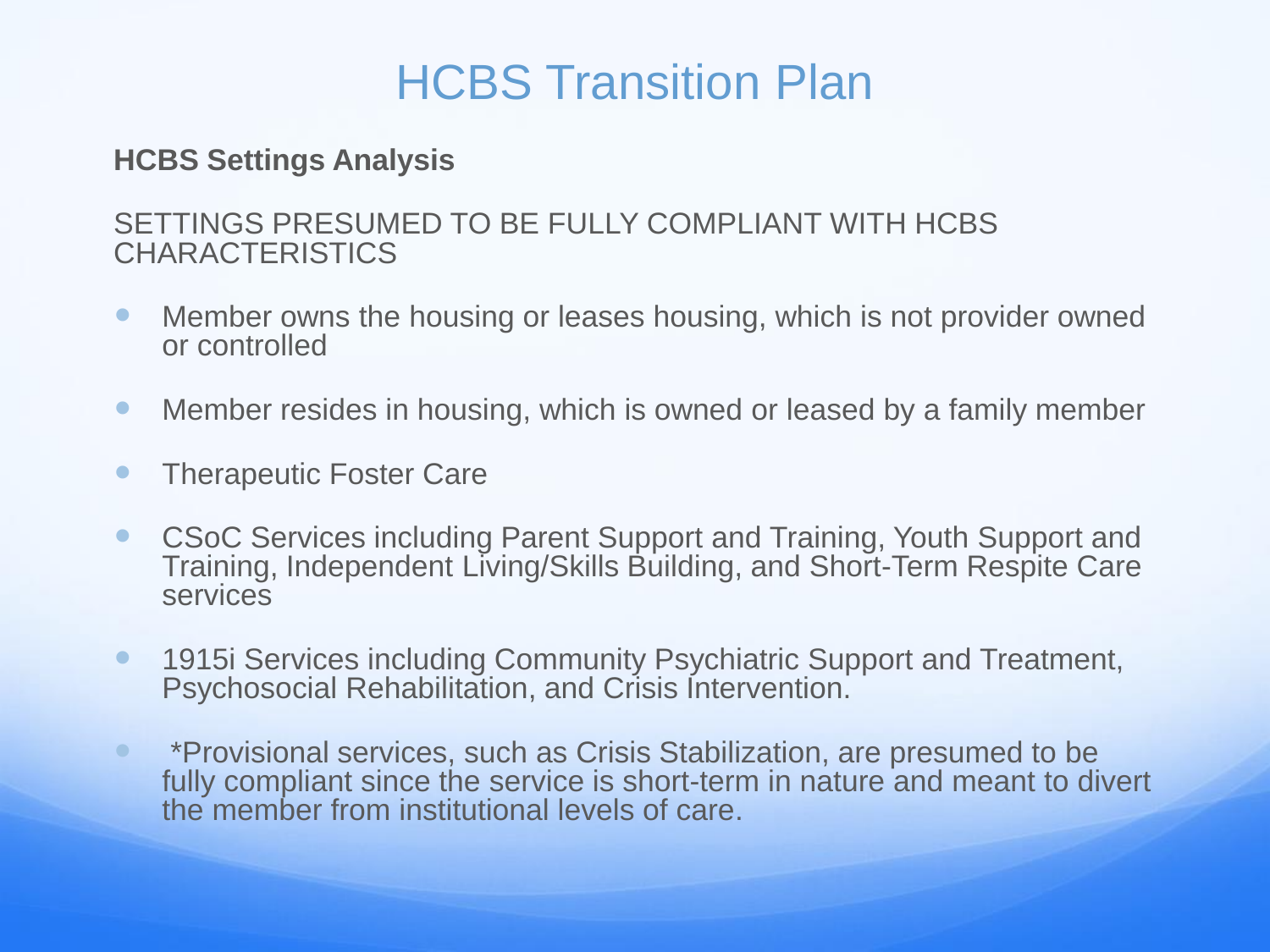## **HCBS Settings Analysis**

SETTINGS MAY BE COMPLIANT, OR WITH CHANGES WILL COMPLY WITH HCBS CHARACTERISTICS

- Apartment complexes where the majority of residents receive HCBS
- Provider owned or controlled housing of any size
- Multiple locations on the same street operated by the same provider (including duplexes)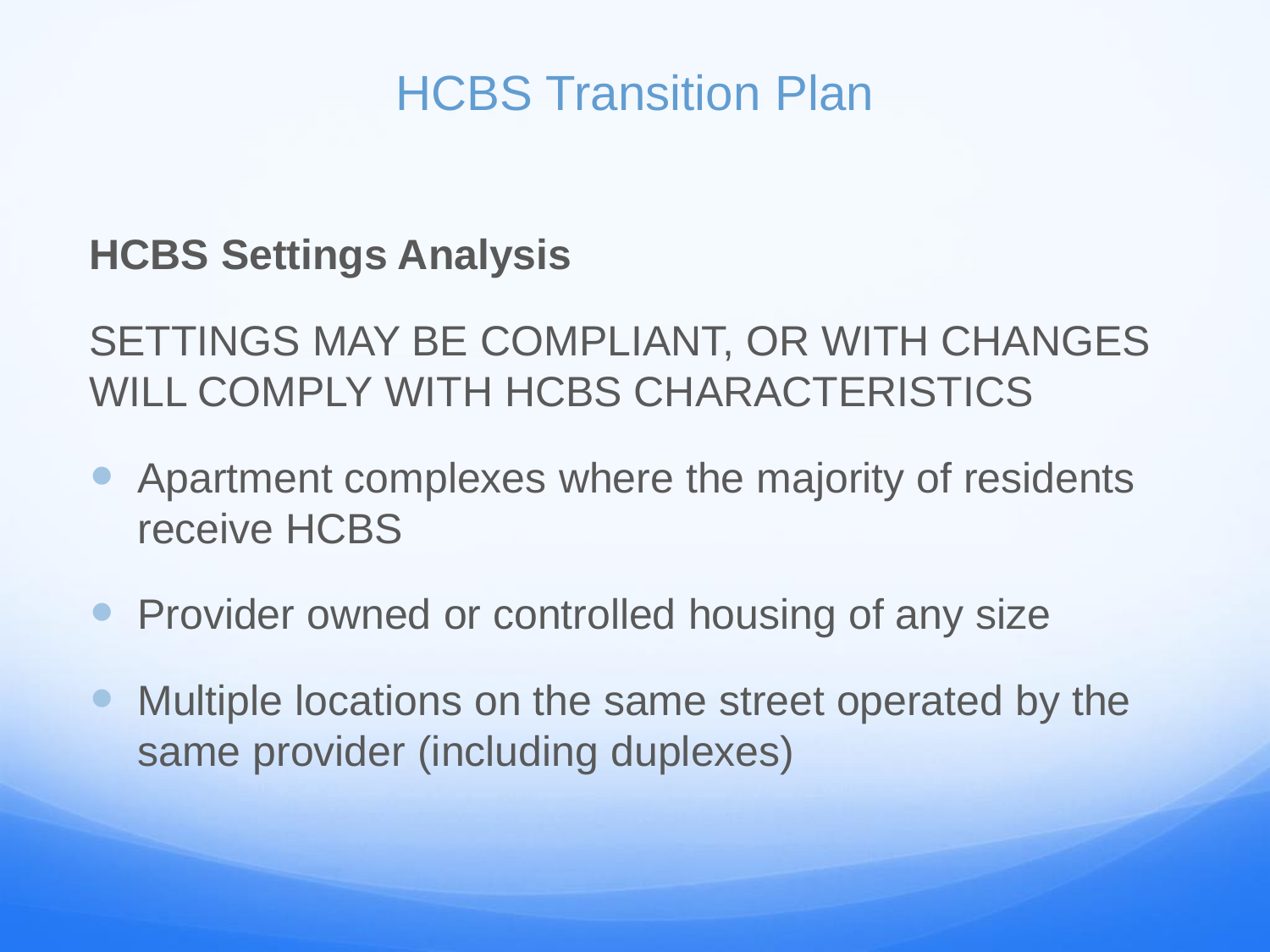### **HCBS Settings Analysis**

SETTINGS ARE PRESUMED NON-HCBS BUT EVIDENCE MAY BE PRESENTED TO CMS FOR HEIGHTENED SCRUTINY REVIEW

- Located in a building that also provides inpatient institutional treatment
- Any setting on the grounds of or adjacent to a public institution
- Settings that isolate participants from the broader community
- Non-Medical Group Homes

Therapeutic Group Homes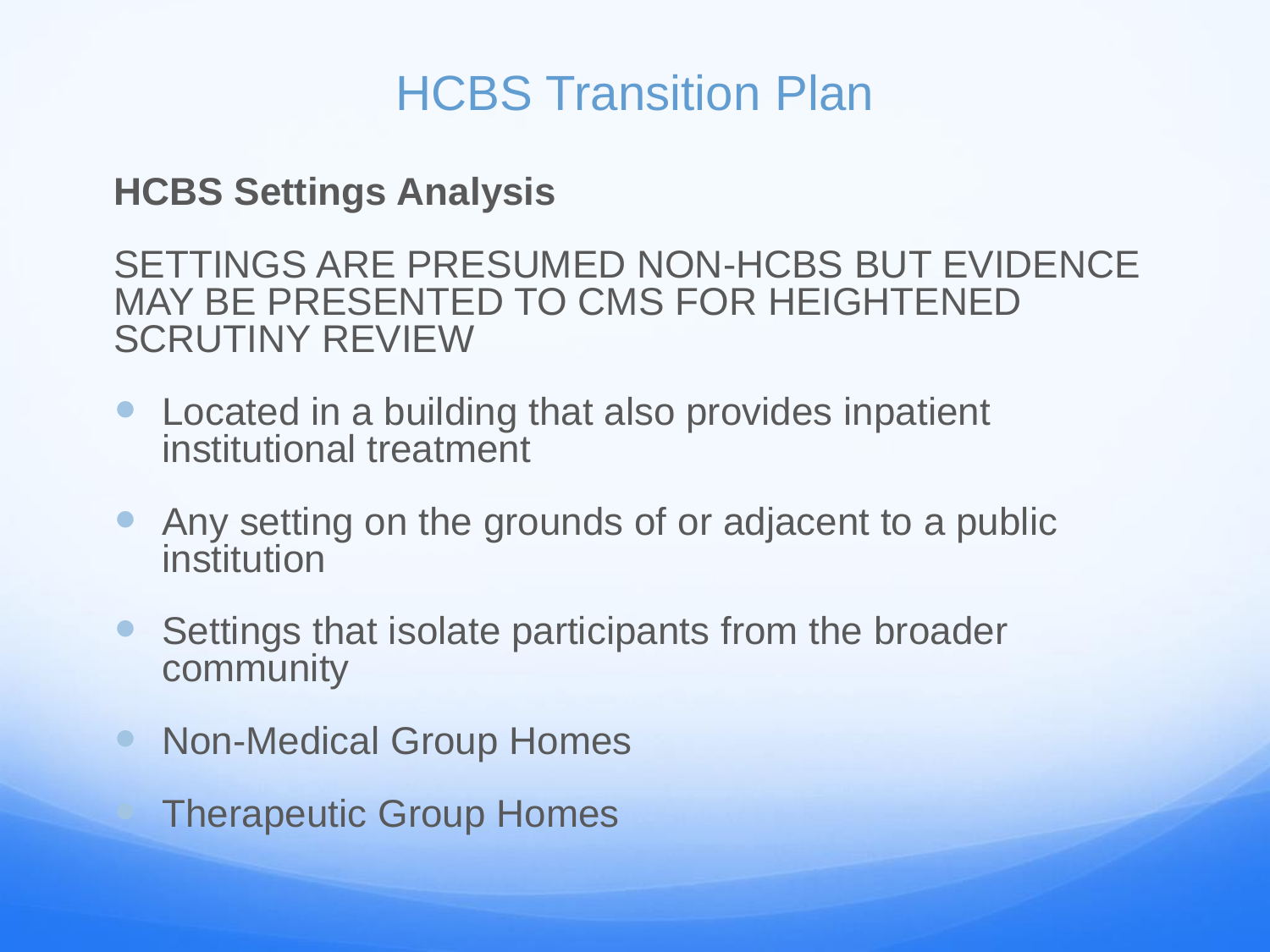## **HCBS Settings Analysis**

# SETTINGS DO NOT COMPLY WITH HCBS **CHARACTERISTICS**

- **Institutions for Mental Disease**
- **Psychiatric Residential Treatment Facilities**
- **Hospitals**
- **Nursing facilities**
- **Intermediate Care Facilities for Persons with** Developmental Disabilities (ICFs/DD)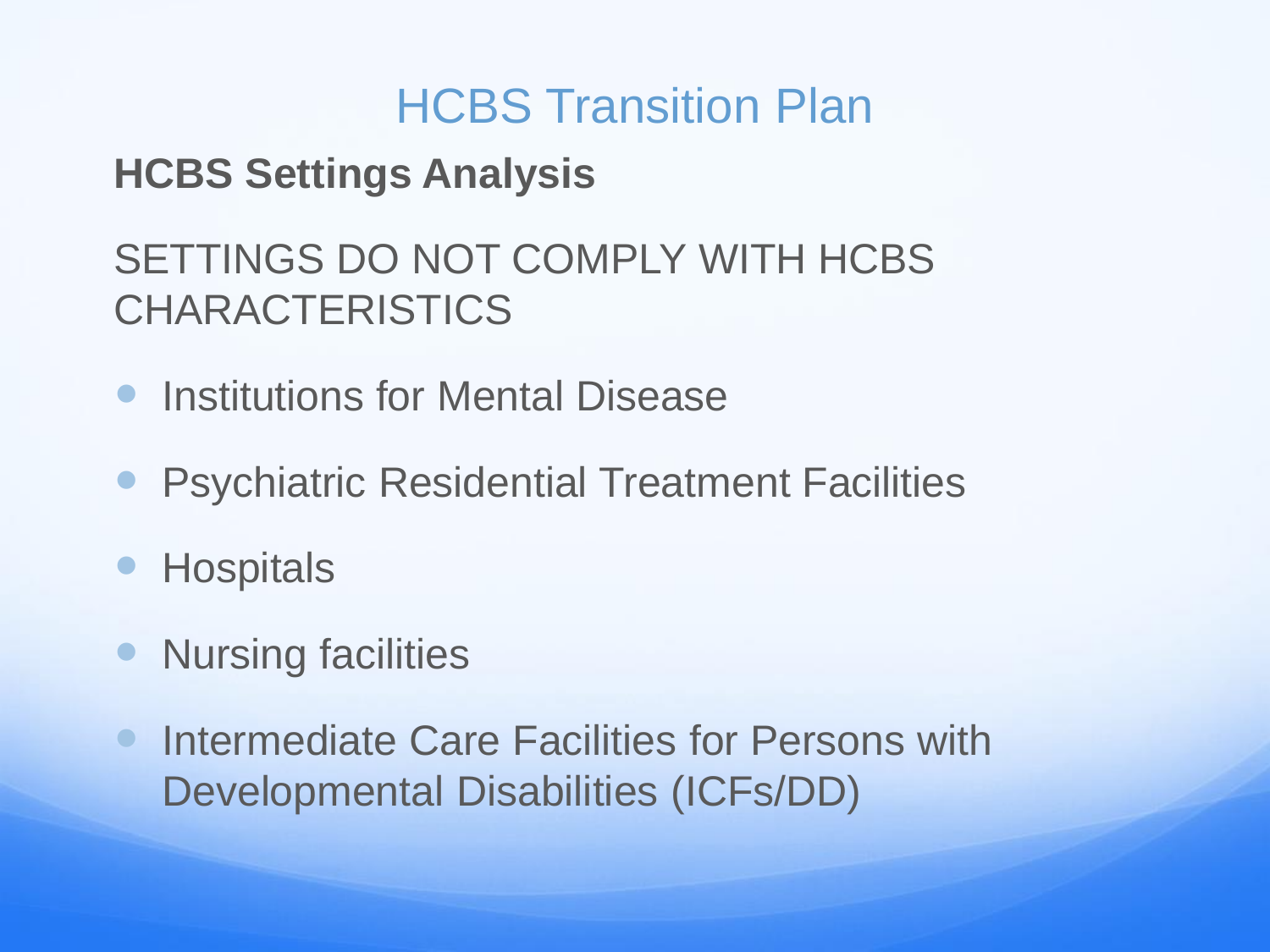The transition plan includes OBH's assessment of the extent to which its regulations, standards, policies, licensing requirements, and other provider requirements comport with federal regulations and will describe the actions OBH proposes to assure full and ongoing compliance.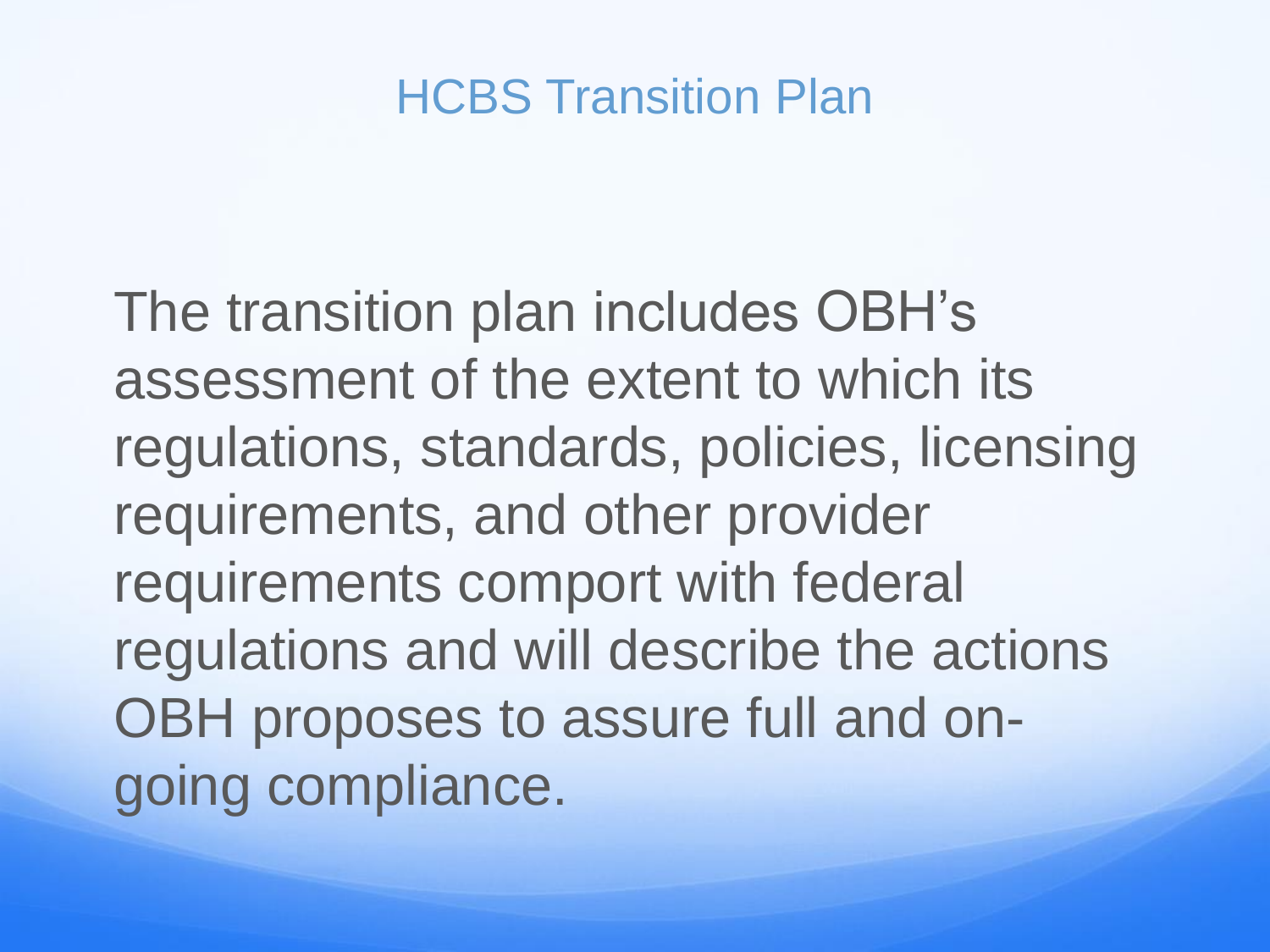

OBH seeks public input on this transition plan, which may be viewed at the following web address:

[www.dhh.louisiana.gov/index.cfm/page/1973.](http://www.dhh.louisiana.gov/index.cfm/page/1973)

The public may submit questions or comments pertaining to the transition plan via email to [obh-hcbs@la.gov](mailto:obh_hcbs@la.gov) until April 30, 2015.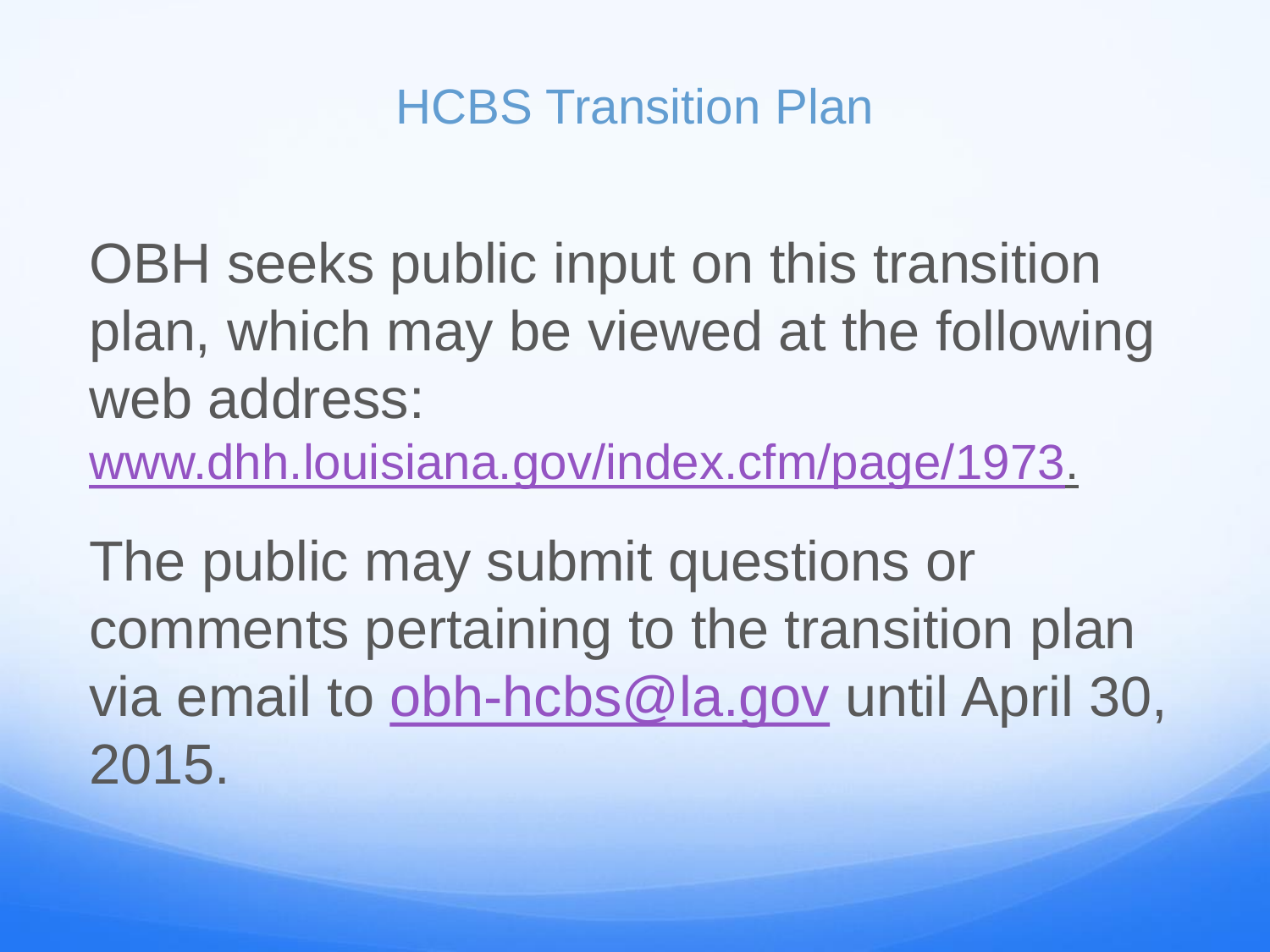Next Steps:

- Assessment for members receiving HCBS services.
- Assessment of providers of HCBS services.
- Site visits
- **If it is found that a site is not in compliance with the new** setting rule, a corrective action plan will be needed.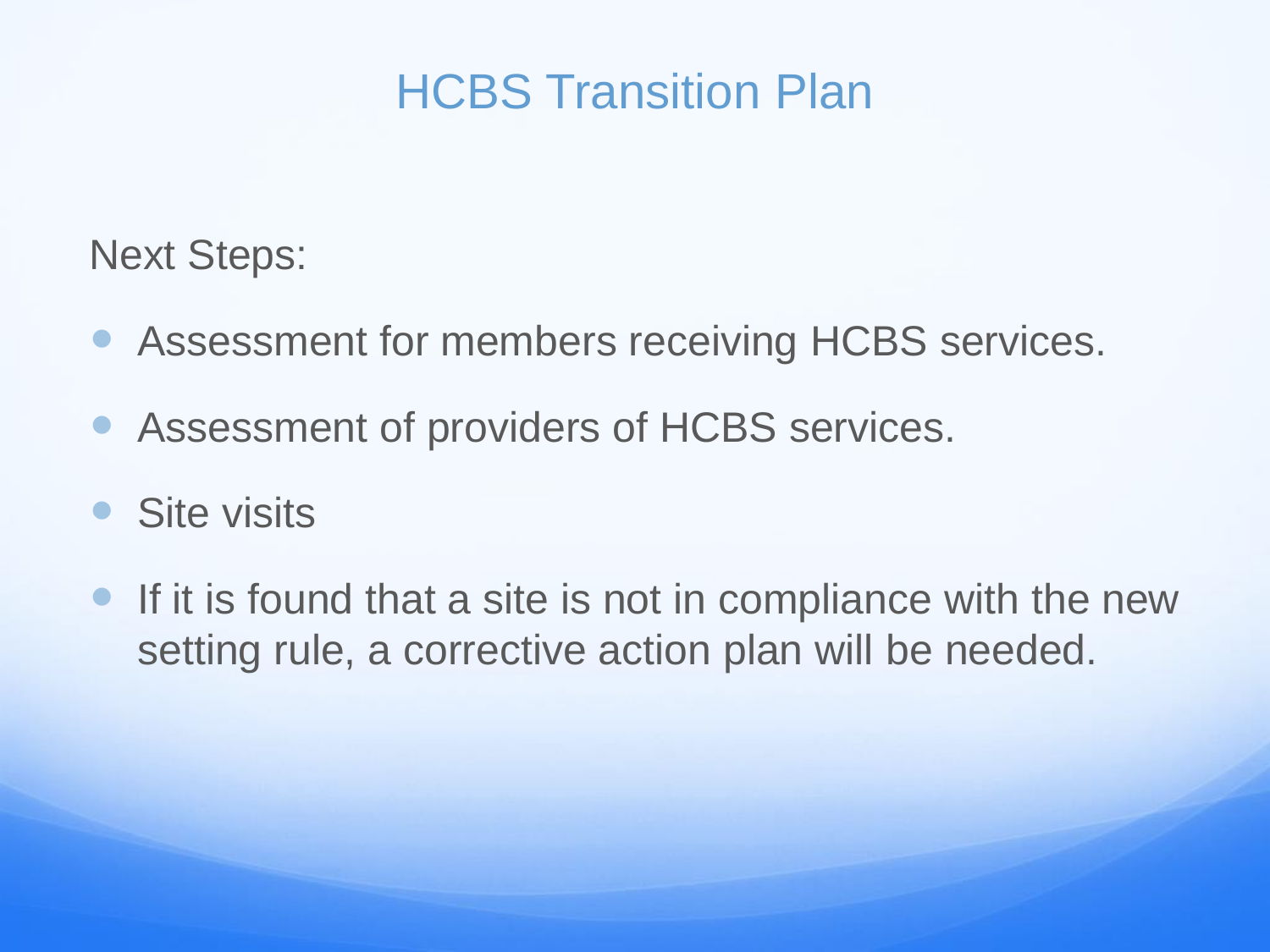Next Steps:

 OBH will develop a process for assisting participants to transition to a new setting as appropriate. Participants will be given timely notice and due process, and will have choice of alternative settings through a personcentered planning process. Transition of participants will be comprehensively tracked to ensure successful placement and continuity of services.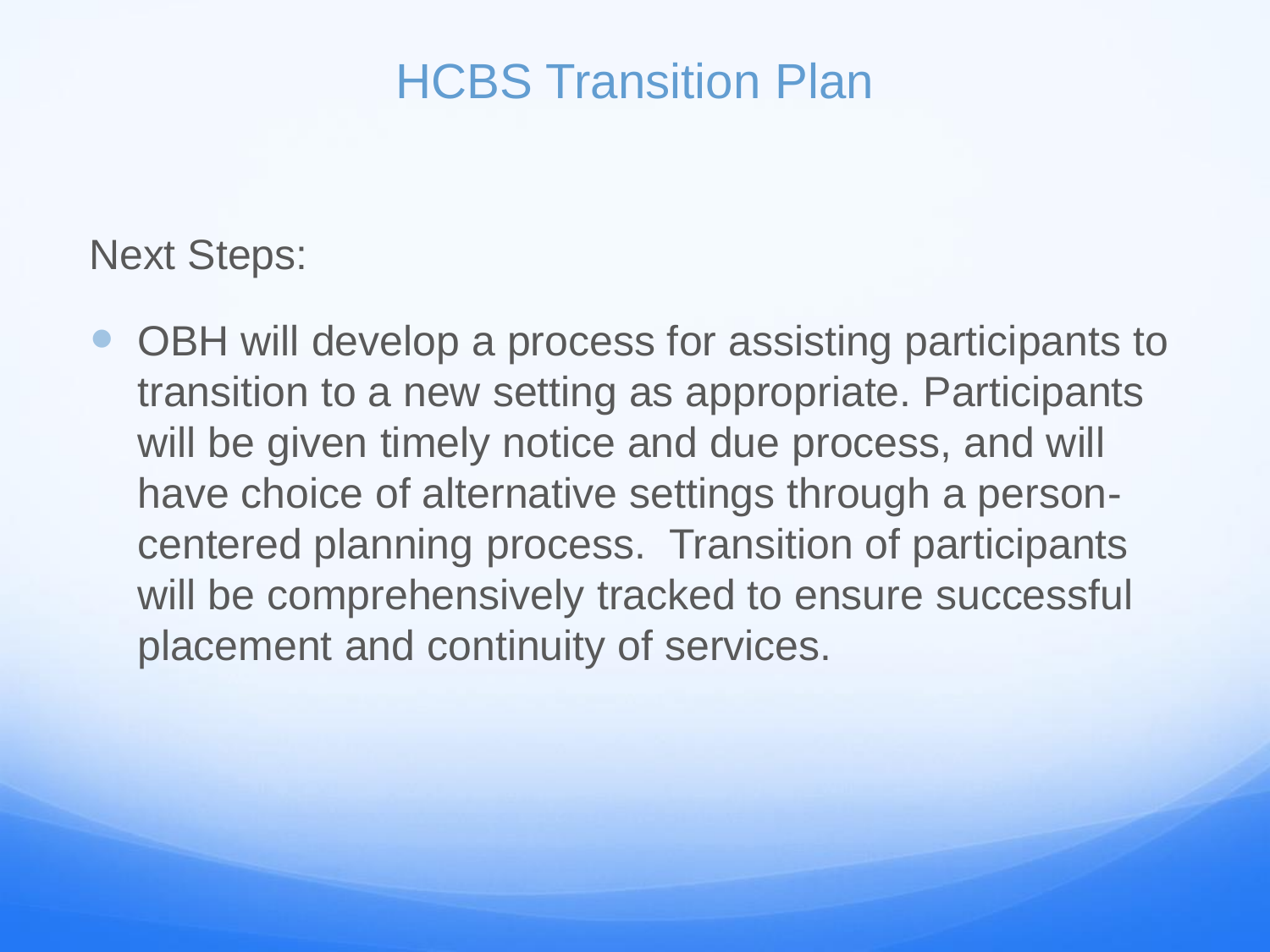• Questions and Feedback